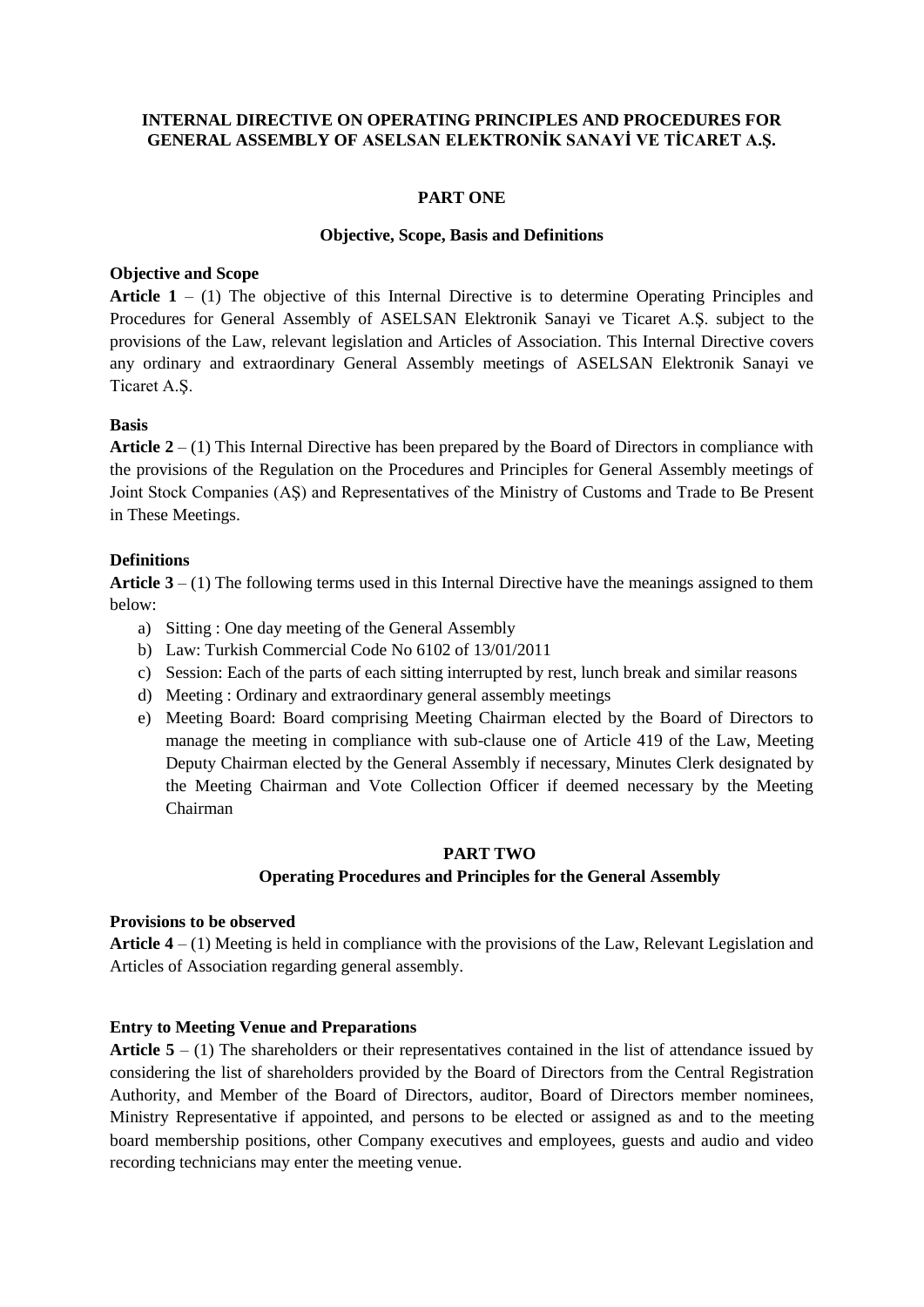(2) It is required that while entering the Meeting Venue, real person shareholders and representatives appointed via the Electronic General Assembly System pursuant to Article 1527 of the Law show their ID cards, natural person shareholders' representatives show their ID Cards with their representation documents, legal entity shareholders' representatives produce their representation documents and they all subsequently sign the places indicated for them individually on the list of attendees. Such control operations are conducted by the Board of Directors or one or several members of the Board of Directors assigned by the Board of Directors or one or several persons assigned by the Board of Directors.

(3) Tasks for preparation of the Meeting Venue in a manner accommodating any shareholders and making available any stationery, documents, tools and supplies to be needed during the meeting at the Meeting Venue as well as supply of suitable for recording audio and video are performed by the Board of Directors.

### **Opening the Meeting**

**Article 6 –** (1) The Meeting opens at the Company headquarters or at a location approved by Board of Directors at the pre-announced time (The provisions of Article 416 of the Law for meeting without call are reserved) after it is established by the President or Deputy President of the Board of Directors or one of the members of the Board of Directors under minutes that the quorums as stipulated by Articles 418 and 421 of the Law are secured.

### **Formation of the Meeting Board**

**Article 7** – (1) A chairman and if deemed necessary a deputy chairman, who shall be responsible for the management of the General Assembly and are not required to be shareholders, are first elected from among the nominees recommended under management of the person opening the meeting pursuant to the provisions of Article 6 of this Internal Directive.

(2) Minimum one Minutes Clerk and if deemed necessary an adequate number of vote collection officers are assigned by the Chairman. In addition, the Meeting Chairman assigns specialists for the purpose of meeting technical operations for electronic general assembly system in connection therewith.

(3) The Meeting Chairman is authorized to sign meeting minutes and any other documentation constituting a basis for such minutes.

(4) The Meeting Chairman acts in compliance with the provisions of the Law, Articles of Association and this Internal Directive while managing General Assembly meeting.

### **Duties and powers of Meeting Board**

**Article 8** – (1) The Meeting Board performs the following tasks under the management of the chairman:

- a) To inspect whether the Meeting takes places at the address indicated in public notice and whether the Meeting Venue is compliant therewith if so specified by the Articles of Association.
- b) To inspect if the General Assembly is called to the Meeting via public notice published on the Company web site, Public Disclosure Platform and in the Turkish Trade Registry Gazette as indicated by the Articles of Association, if this call is made at least two weeks before the meeting date excluding days of public notice and meeting and if the shareholders registered in the share book and shareholders providing their addresses upon submission of share certificates or documents proving their position as shareholders to the Company in advance are informed of the meeting date and agenda including such newspapers where public notice appeared or would appear and take down these facts in the meeting minutes.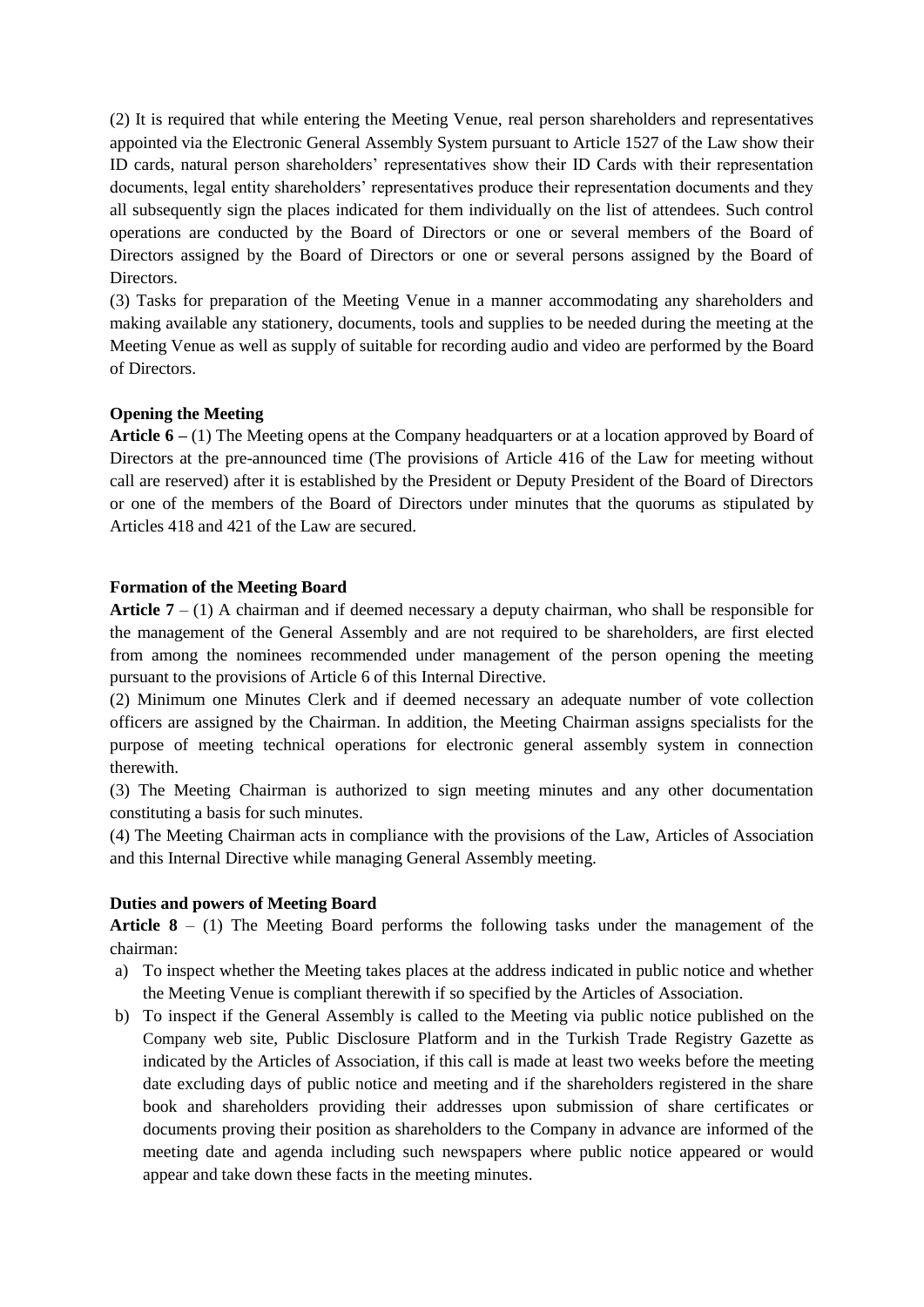- c) To control if anyone not having the authority to enter the meeting venue attends the meeting and if the tasks as stipulated by Sub-clause 2 of Article 5 of this Internal Directive are performed by the Board of Directors in connection with entrance to the meeting venue.
- d) To inspect if all of the shareholders or their representatives are present in cases where the General Assembly convenes without notice pursuant to Article 416 of the Law, if there is any objection to the meeting being held by this method and if quorum is maintained throughout the meeting.
- e) To determine if the following are made available at the meeting venue fully and specify this condition in the meeting minutes: Articles of Association also containing any amendments thereto in case of amendments, share book, Board of Directors annual report, financial tables, agenda, draft amendment prepared by the Board of Directors in case of amendment to the Articles of Association serving as a basis for the agenda, authorization letter and draft amendment attached thereto received from the Ministry in cases where amendment to the Articles of Association is subject to authorization by the Ministry of Customs and Trade, list of attendees prepared by the Board of Directors, postponement minutes in connection with previous meeting in cases where General Assembly is called to meeting upon postponement and any other necessary documents in connection with the Meeting.
- f) To conduct ID control of attendees participating General Assembly directly or by proxy by signing the list of attendees upon an objection or where necessary and control representation documents for accuracy.
- g) To find out if the executive members and minimum one member of the Board of Directors and auditor in the case of companies subject to audit are present in the meeting and specify this condition in the meeting minutes.
- h) To direct General Assembly works subject to agenda, prevent deviation from agenda, save for exclusions stipulated by the Law, ensure order of the Meeting and take necessary measures for this purpose.
- i) To open and close sittings and sessions and close the Meeting.
- j) To read out or cause to be read out to General Assembly any resolutions, drafts, minutes, reports, recommendations and any other similar documents in connection with issues discussed and speak in connection therewith and allow anyone intending to speak in connection therewith to take platform.
- k) To hold voting in connection with any resolutions submitted by the General Assembly and announce results thereof.
- l) To safeguard that minimum quorum for the Meeting is maintained at the beginning, continuation and end of the Meeting and that resolutions are adopted in compliance with quorums stipulated by the Law and Articles of Association.
- m) To disclose any notices served by representatives to General Assembly as designated by Article 428 of the Law.
- n) To prevent those deprived of voting rights from casting votes on resolutions indicated by Article 436 of the Law pursuant to the said article and safeguard any limitations imposed on voting rights and privileged voting pursuant to the Law and Articles of Association.
- o) To postpone for discussion in the Meeting to be held after month deliberation of financial tables and discussion of issues in connection therewith upon request of one tenth (one twentieth of shareholders in case of publicly listed companies) without a need for General Assembly to adopt a resolution thereof.
- p) To ensure issuing of minutes for General Assembly works, annotate any objections in minutes, sign resolutions and minutes and indicate any votes cast in favor or against any resolutions adopted by the General Assembly in minutes in a manner not leaving room for doubt in connection therewith.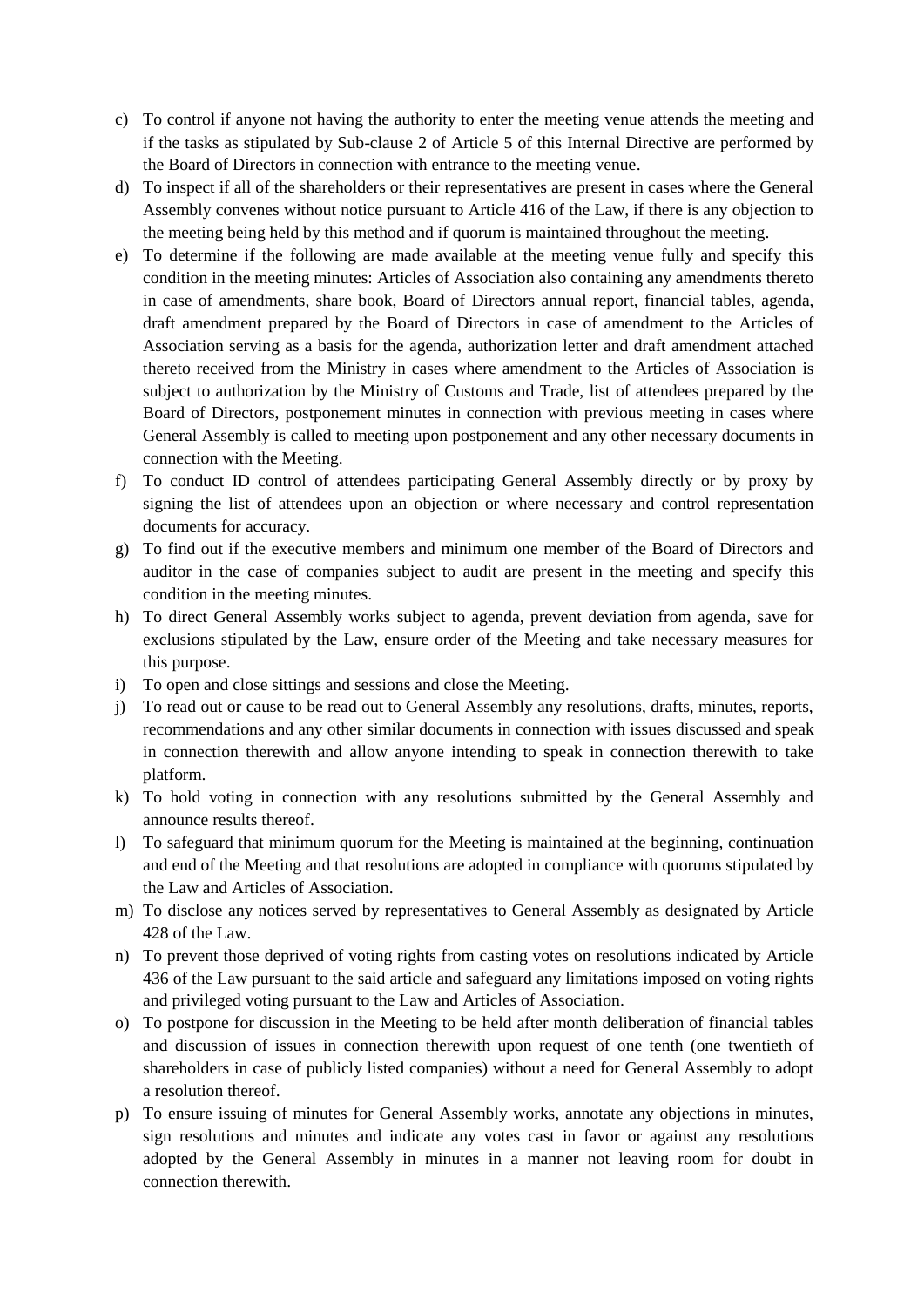q) To deliver meeting minutes, Board of Directors annual report, auditor reports in case the company is subject to audit, financial tables, list of attendees, agenda, voting papers and minutes for elections if any and any other documents to one of the members of the Board of Directors within meeting minutes, in connection with the meeting upon closing of the meeting.

# **Tasks to be completed before proceeding with the discussion of agenda**

**Article 9 –** (1) Meeting Chairman reads out or causes to be read out meeting agenda to General Assembly. Chairman asks if there are any proposed changes to the order of discussion of agenda items and if any, such a proposal submitted to General Assembly for approval. The order of discussion of agenda items may be changed upon a decision taken by those in the Meeting unanimously.

## **Agenda and discussion of agenda items**

Article 10 – (1) The following issues must be included on the agenda of ordinary General Assembly meetings:

- a) Opening and formation of Meeting Board.
- b) Discussion of Board of Directors annual report, auditor reports in case the company is subject to audit and financial tables.
- c) Release of members of the Board of Directors and auditors, if any.
- d) Election of such members of the Board of Directors and auditors in case of companies subject to audit whose terms in office expire.
- e) Determination of remunerations and rights such as attendance fees, bonuses and premiums of members of the Board of Directors.
- f) Determination of utilization method and distribution of profit and dividend rates.
- g) Discussion of amendments to Articles of Association if any.
- h) Any other issues considered necessary.

(2) Agenda of any extraordinary General Assembly meeting is constituted by the reasons requiring convention of such Meeting.

(3) Any issues not covered by meeting agenda save for exclusions indicated below may be discussed and agreed:

- a) Issues may be supplemented to agenda unanimously in case of presence of all the shareholders.
- b) Request by any shareholders for particular audit is agreed by the General Assembly disregarding if it is included in the agenda pursuant to Article 438 of the Law.
- c) Issues in connection with dismissal of any members of the Board of Directors and election of replacements are deemed relevant to the item on discussion of year end financial tables and directly discussed and agreed upon request whether there are any items on the agenda in connection therewith.
- d) In case of presence of justifiable grounds such as irregularities, incompetence, violation of loyalty obligation, difficulty in performing tasks due to involvement in many companies as a member, incompatibility and misuse of powers, issues in connection with removal of members of the Board of Directors and election of replacements are included in agenda unanimously whether there are any items relevant thereto on agenda.

(4) Any agenda items already discussed and decided by the General Assembly may not be discussed and decided again unless otherwise agreed by attendees unanimously.

(5) Any issues required to be discussed by the General Assembly as a result of audit conducted or upon request by the Ministry for any reasons are included in the agenda.

(6) Agenda is determined by the person inviting General Assembly to Meeting.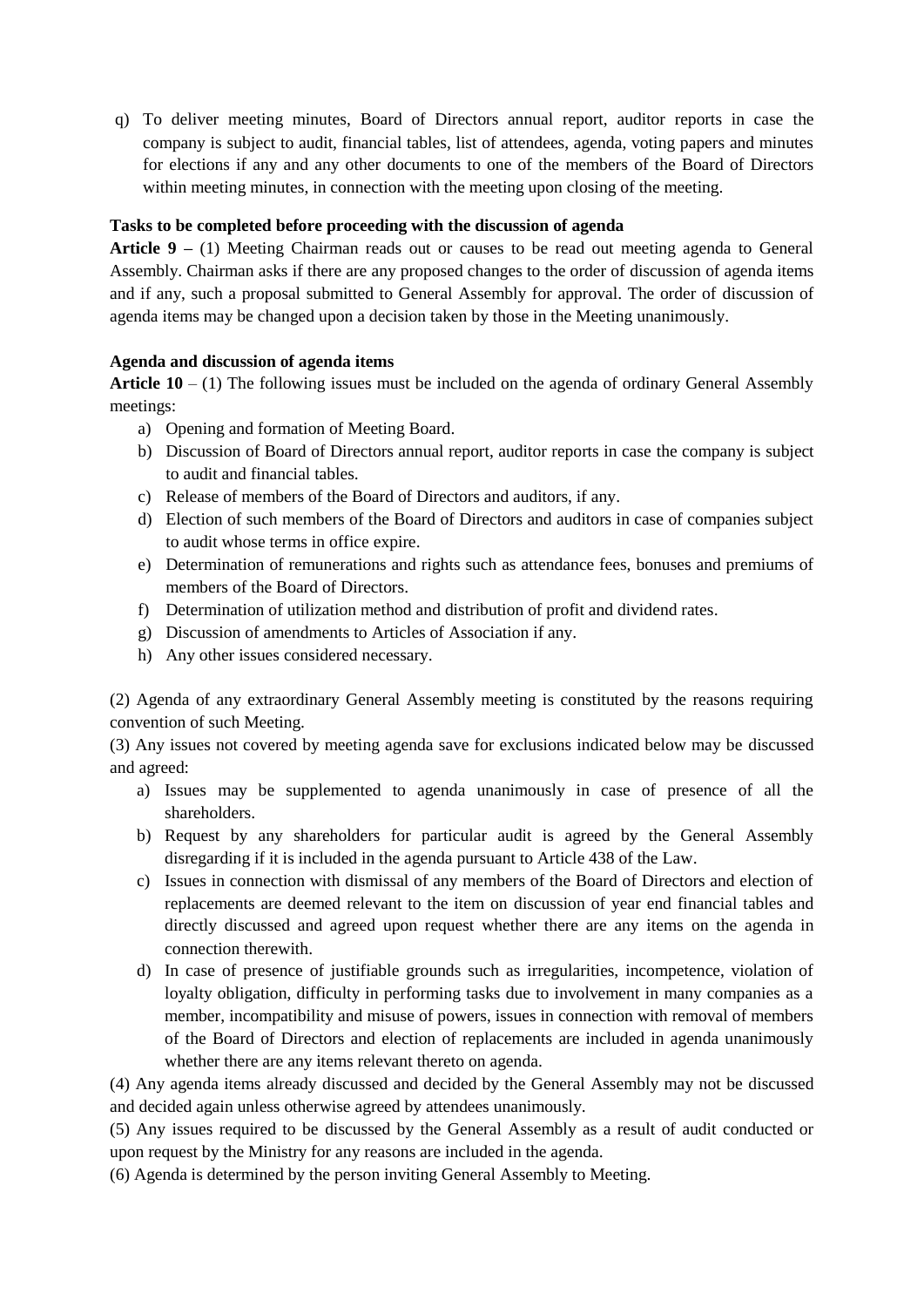### **Taking the floor in the Meeting**

**Article 11** – (1) Shareholders or other concerned parties intending to take the floor on an agenda item under discussion, inform the Meeting Board accordingly. The Board announces persons, who would take the floor, to General Assembly and allow such persons to address the assembly in order of applications. A person having his turn to take the floor, loses his right if he is not present in the Meeting Venue. Speeches are made at the spot allocated for this purpose, directly addressing General Assembly. Persons may mutually change their turns for speech. In case of limitation to speech duration, a person speaking upon his turn may continue his speech on condition of completion within the speech duration of the first person who would speak after him in cases where that person would give him his speech right. Speech duration may not be prolonged otherwise.

(2) Meeting Chairman may allow such members of the Board of Directors and auditor intending to provide clarifications on issues under discussion to take the floor notwithstanding any order in place in connection therewith.

(3) Duration of speeches is decided by the General Assembly upon proposal of Chairman or shareholders depending on agenda intensity, large number and importance of issues required to be discussed and number of persons intending to take the floor. In such cases, General Assembly decides on the issues as to whether limitation of speech duration would be required in the first instance and then length of duration through individual voting thereof.

(4) In connection with communication of comments and recommendations by such shareholders or their representatives participating in General Assembly electronically pursuant to Article 1527 of the Law, procedures and principles as designated by the said article and sub-regulations thereof are applicable.

### **Voting and method of casting votes**

**Article 12 –** (1) Before commencement of voting, Meeting Chairman announces the issue to be voted on to General Assembly. In cases where a draft resolution is to be voted on, voting is proceeded to after this is established in writing and then read out. Someone is allowed to take the floor only on procedural issues once it is announced that voting is to be proceeded to. In the meantime, in case of any shareholder not allowed to take the floor although he made a request thereof earlier, he is given the right to take the floor upon his reminder subject to confirmation by the Chairman. No one is allowed to take the floor once voting gets under way.

(2) Votes on issues discussed in the Meeting are cast by raising hands individually. Such votes are counted by the Meeting Chairman. If necessary, the Board may assign an adequate number of persons to assist with vote counting. Those not raising hands are deemed having cast "rejection" votes and such votes are considered having been cast against relevant decision in evaluation.

(3) In connection with voting by such shareholders or their representatives participating in General Assembly electronically pursuant to Article 1527 of the Law, procedures and principles as designated by the said article and sub-regulations thereof are applicable.

### **Issuing of meeting minutes**

**Article 13** – (1) Meeting Chairman prepares list of attendees indicating shareholders or their representatives, shares held by them, their groups, numbers and nominal values and it is ensured that minutes indicate summary of questions asked in General Assembly and answers to them and contain clear indication of resolutions adopted and numbers of affirmative and negative votes cast on each resolution and that minutes are issued in compliance with principles indicated by the Law and Relevant Legislation.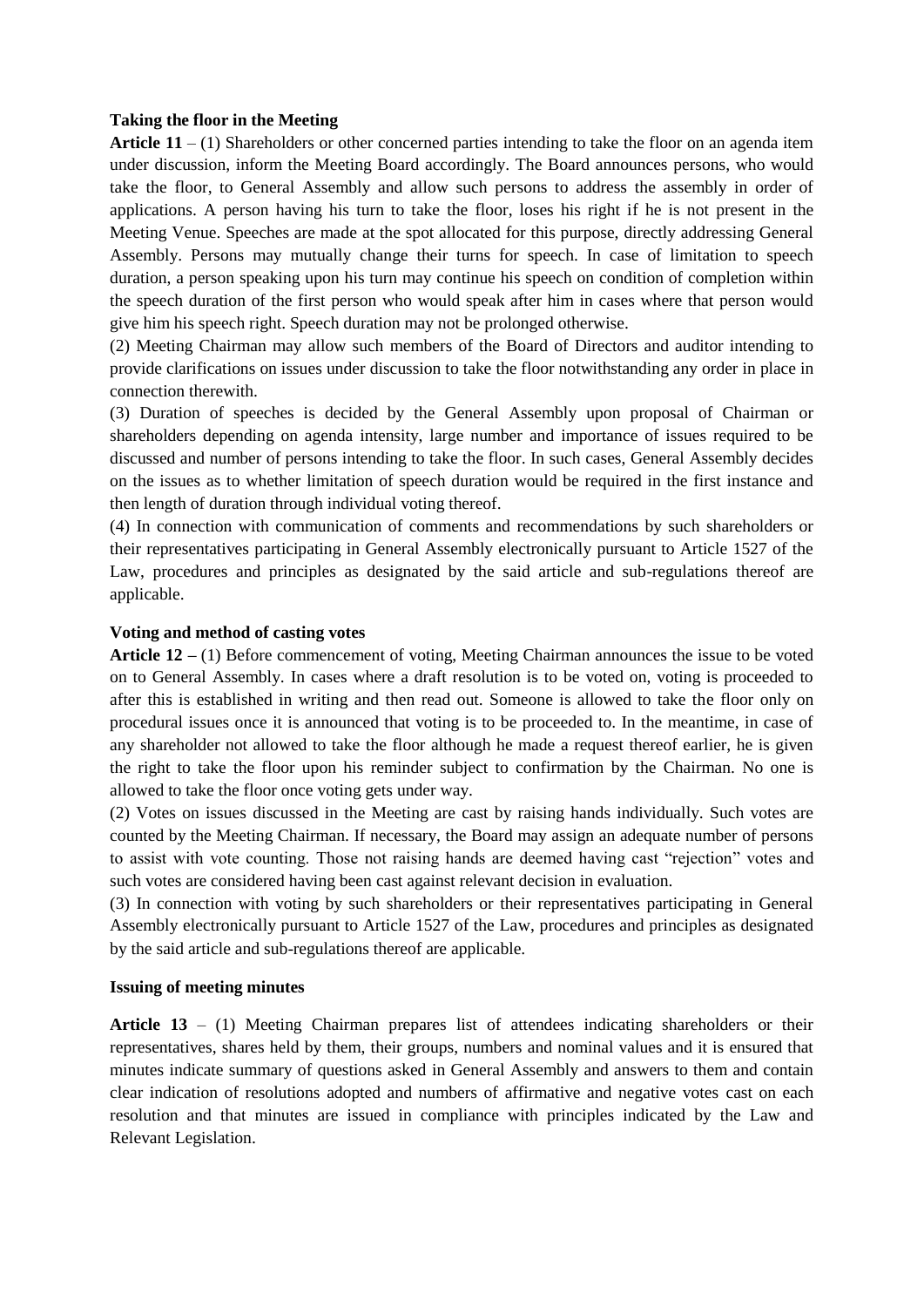(2) General Assembly minutes are issued by type writer, on computer or hand writing legibly using ink pen during the meeting in the Meeting Venue. A printer must be available in the Meeting Venue allowing printouts so that minutes may be typed on computer.

(3) Minutes are issued in minimum two counterparts and each page of minutes is signed by the Meeting Board and the Ministry Representative if he also attends.

(4) Minutes must specify company trade name, meeting date and venue, total nominal value of company shares and number of shares, total number of shares represented directly and by proxy in the meeting, name of the Ministry Representative if he also attends, date and number of assignment letter thereof, method of invitation in case of meeting by notice and whether meeting is held without notice.

(5) Numbers of votes on decisions taken in the meeting are specified by minutes in figures and words for avoidance of doubt in connection therewith.

(6) Names of those casting negative votes on decisions taken in the meeting and intending to procure inclusion of their opposition in minutes and their grounds for opposition are taken down in minutes.

(7) In cases where opposition grounds are provided in writing, such a letter is attached to minutes. Minutes specify names of shareholders or representatives expressing opposition and a note that letter of opposition is attached thereto. Letter of opposition attached to minutes is signed by the Meeting Board and Ministry Representative in case of his attendance.

## **Operations to be made at the end of meeting**

**Article 14** – (1) At the end of Meeting, Meeting Chairman delivers a copy of minutes and any other documents in connection with General Assembly to any of members of the Board of Directors present in the meeting. This fact is taken down in separate minutes to be issued between the parties.

(2) Board of Directors is obligated to submit a notarized copy of minutes to the Trade Registry and procure registration and public communication of any issues contained in these minutes, which require registration and public communication, no later than fifteen days from meeting date.

(3) Minutes are also posted by companies required to run Internet sites on Internet site no later than five days from General Assembly date.

(4) Meeting Chairman additionally delivers copies of list of attendees, agenda and General Assembly meeting minutes to the Ministry Representative in case of former's attendance.

### **Electronic attendance in the meeting**

**Article 15** – (1) Operations to be performed by the Board of Directors and Meeting Board if means are in place for electronic attendance in General Assembly meeting pursuant to Article 1527 of the Law are fulfilled by considering Article 1527 of the Law and Relevant Legislation.

## **PART THREE**

### **Miscellaneous provisions**

**Ministry Representative's attendance and documents in connection with General Assembly meeting**